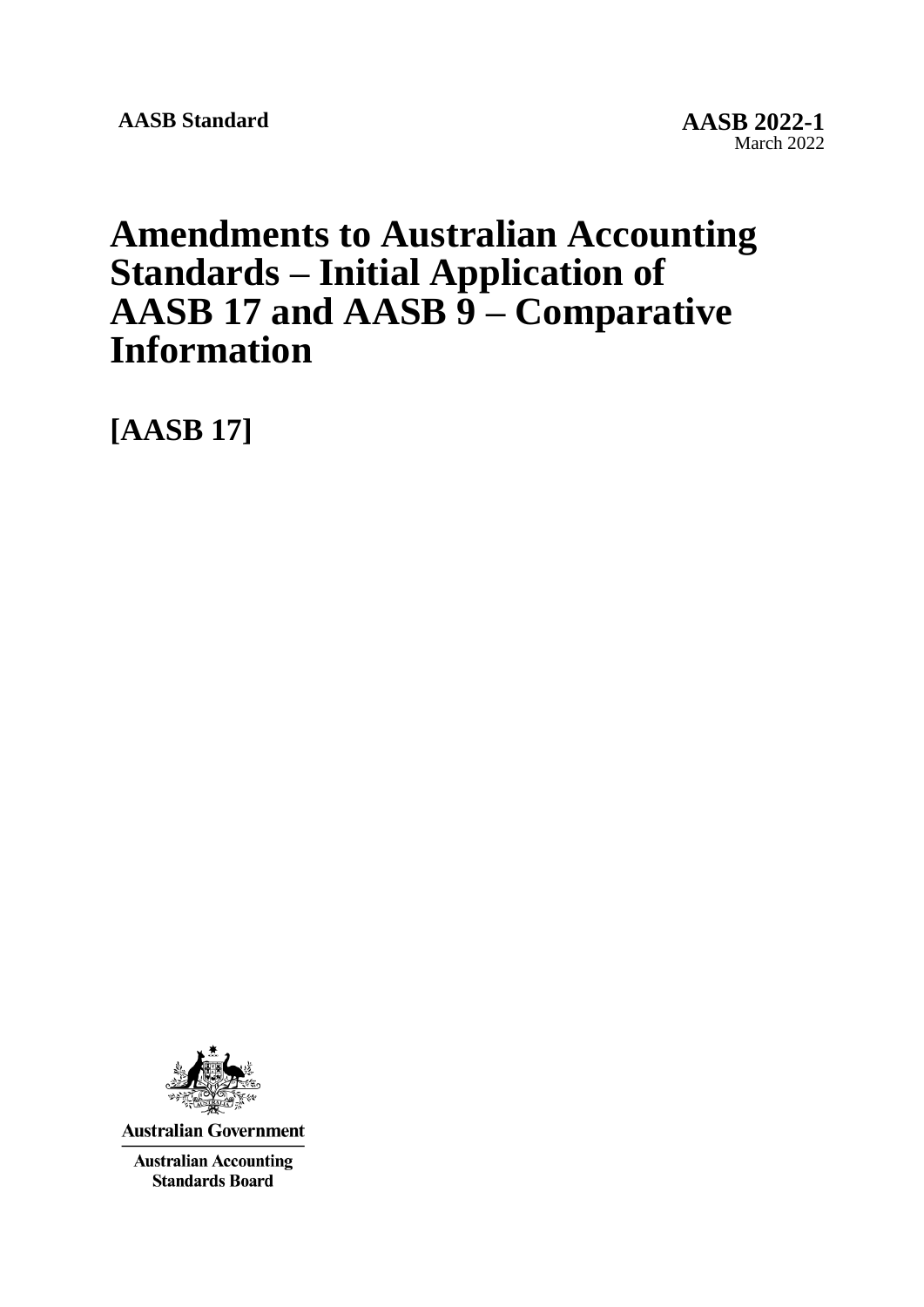# **Obtaining a copy of this Accounting Standard**

This Standard is available on the AASB website: www.aasb.gov.au.

Australian Accounting Standards Board PO Box 204 Collins Street West Victoria 8007 AUSTRALIA

Phone: (03) 9617 7600 E-mail: standard@aasb.gov.au Website: www.aasb.gov.au

#### **Other enquiries**

Phone: (03) 9617 7600 E-mail: standard@aasb.gov.au

#### COPYRIGHT

© Commonwealth of Australia 2022

This AASB Standard contains IFRS Foundation copyright material. Reproduction within Australia in unaltered form (retaining this notice) is permitted for personal and non-commercial use subject to the inclusion of an acknowledgment of the source. Requests and enquiries concerning reproduction and rights for commercial purposes within Australia should be addressed to The National Director, Australian Accounting Standards Board, PO Box 204, Collins Street West, Victoria 8007.

All existing rights in this material are reserved outside Australia. Reproduction outside Australia in unaltered form (retaining this notice) is permitted for personal and non-commercial use only. Further information and requests for authorisation to reproduce for commercial purposes outside Australia should be addressed to the IFRS Foundation at www.ifrs.org.

ISSN 1036-4803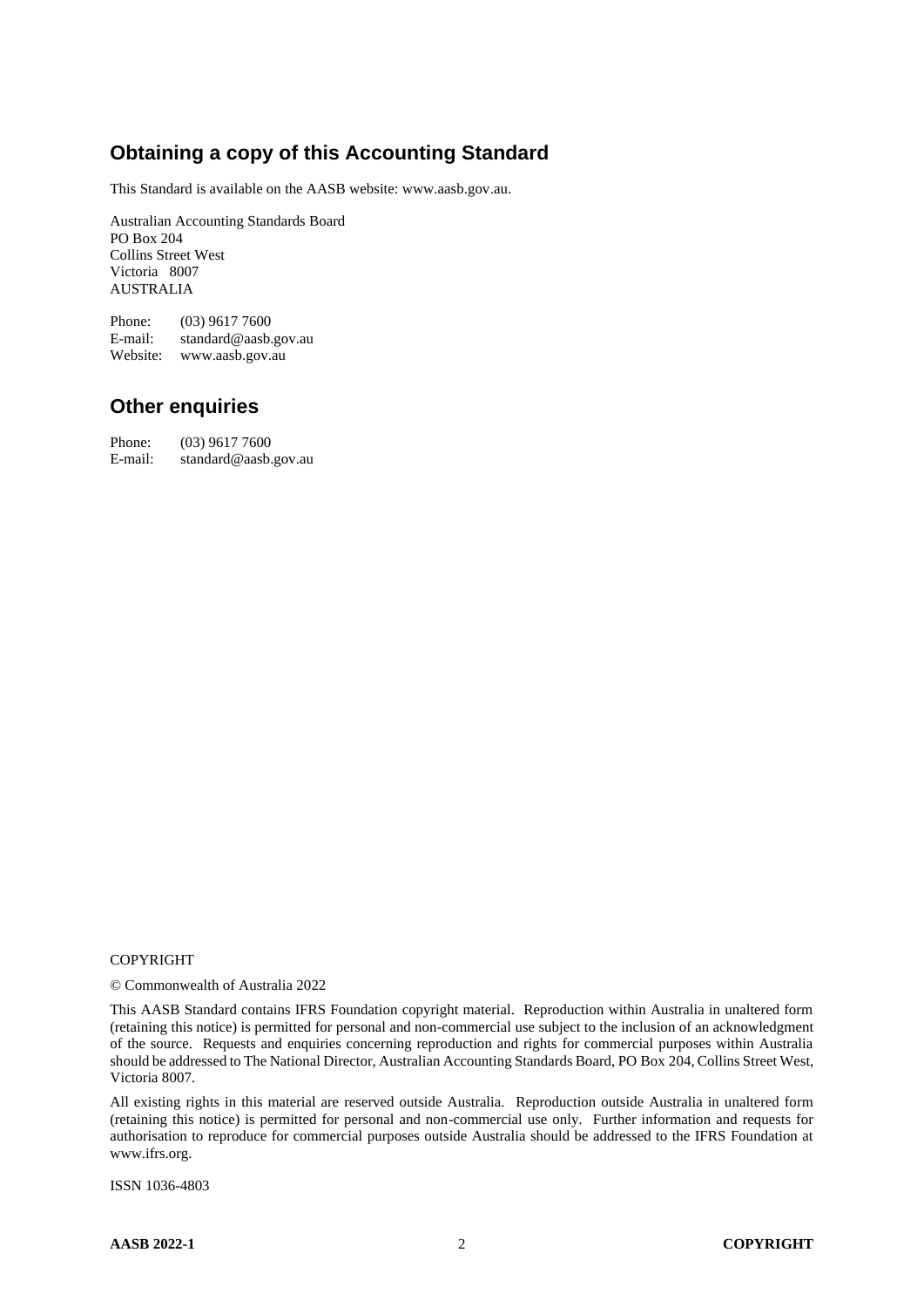#### **Contents**

PREFACE

#### **ACCOUNTING STANDARD AASB 2022-1** *AMENDMENTS TO AUSTRALIAN ACCOUNTING STANDARDS – INITIAL APPLICATION OF AASB 17 AND AASB 9 – COMPARATIVE INFORMATION*

|                                                   | from page |
|---------------------------------------------------|-----------|
| <b>OBJECTIVE</b>                                  |           |
| APPLICATION                                       | 5         |
| AMENDMENTS TO AASB 17                             | 5         |
| <b>COMMENCEMENT OF THE LEGISLATIVE INSTRUMENT</b> |           |

#### **AVAILABLE ON THE AASB WEBSITE**

**IASB Basis for Conclusions – Amendments**

Australian Accounting Standard AASB 2022-1 *Amendments to Australian Accounting Standards – Initial Application of AASB 17 and AASB 9 – Comparative Information* is set out on pages 5 – 7. All the paragraphs have equal authority.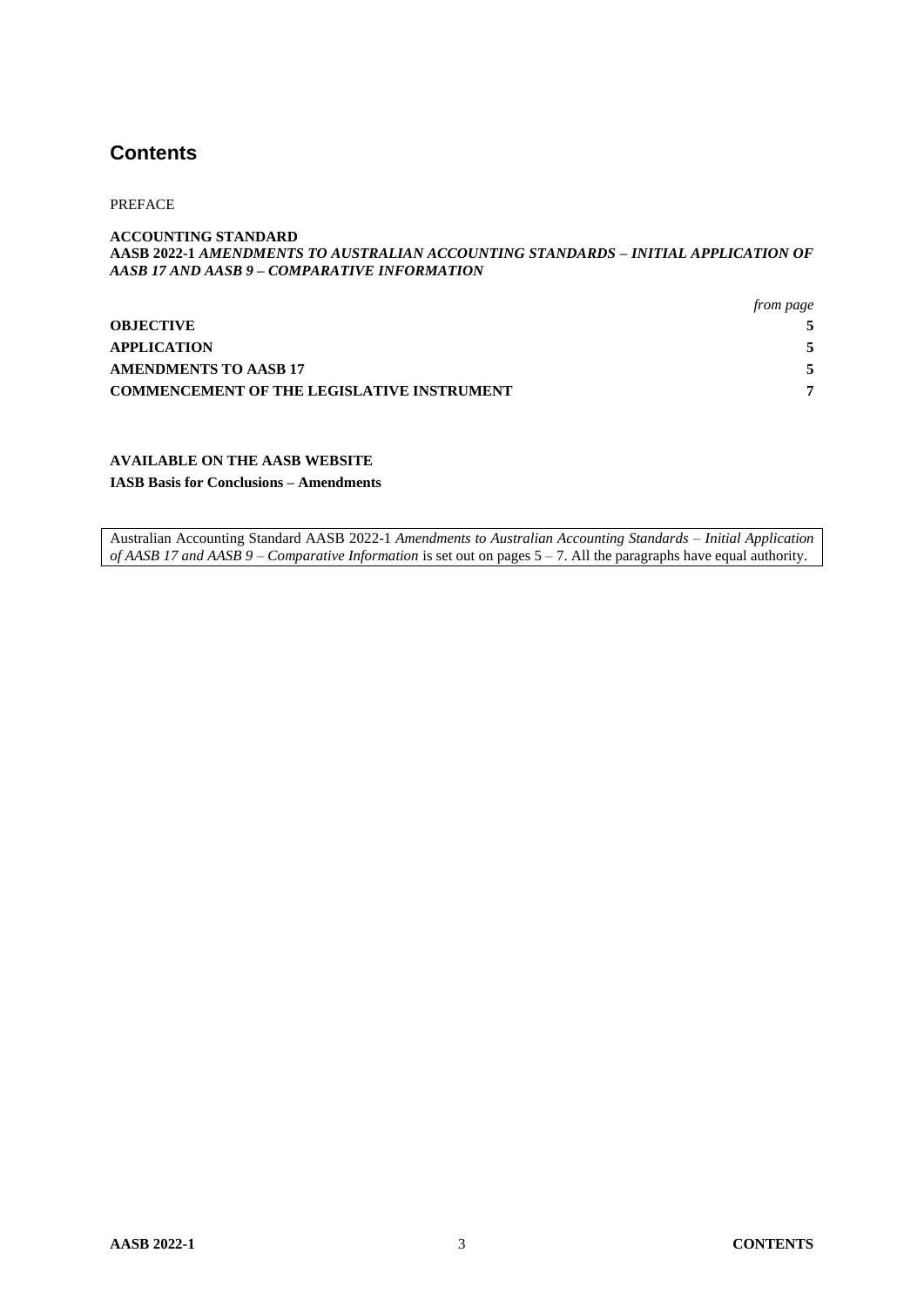## **Preface**

#### **Standards amended by AASB 2022-1**

This Standard makes amendments to AASB 17 *Insurance Contracts* (July 2017).

These amendments arise from the issuance of International Financial Reporting Standard *Initial Application of IFRS 17 and IFRS 9 – Comparative Information* (Amendment to IFRS 17) by the International Accounting Standards Board (IASB) in December 2021.

# **Main features of this Standard**

## **Main requirements**

This Standard amends AASB 17 to add a transition option referred to as 'a classification overlay' relating to comparative information about financial assets presented on initial application of AASB 17 and AASB 9 *Financial Instruments* at the same time. The amendments relate to financial assets for which comparative information presented on initial application of AASB 17 and AASB 9 has not been restated for AASB 9. Applying the transition option would permit an entity to present comparative information about such a financial asset as if the classification and measurement requirements of AASB 9 had been applied to that financial asset. This enables insurers to reduce potentially significant accounting mismatches between financial assets and insurance contract liabilities in the comparative period (or periods), to improve the usefulness of the comparative information in the general purpose financial statements.

# **Application date**

This Standard applies to annual periods beginning on or after 1 January 2023. Earlier application is permitted.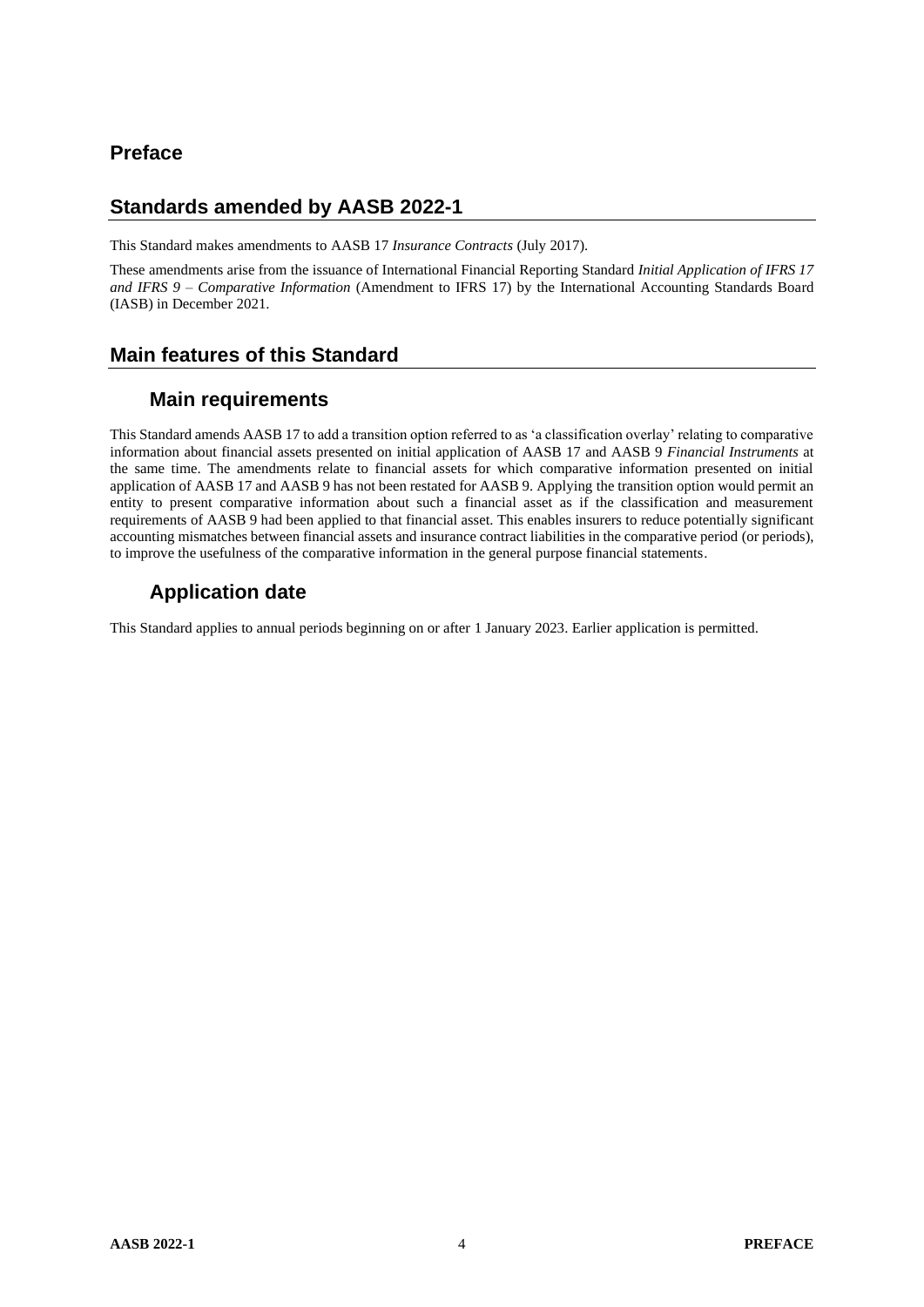# **Accounting Standard AASB 2022-1**

The Australian Accounting Standards Board makes Accounting Standard AASB 2022-1 *Amendments to Australian Accounting Standards – Initial Application of AASB 17 and AASB 9 – Comparative Information* under section 334 of the *Corporations Act 2001*.

Dated 18 March 2022

Keith Kendall<br>Chair - AASB

#### **Accounting Standard AASB 2022-1** *Amendments to Australian Accounting Standards – Initial Application of AASB 17 and AASB 9 – Comparative Information*

#### **Objective**

This Standard amends AASB 17 *Insurance Contracts* (July 2017) as a consequence of the issuance of International Financial Reporting Standard *Initial Application of IFRS 17 and IFRS 9 – Comparative Information* (Amendment to IFRS 17) by the International Accounting Standards Board in December 2021.

#### **Application**

The amendments set out in this Standard apply to entities and financial statements in accordance with the application of AASB 17 set out in AASB 1057 *Application of Australian Accounting Standards.*

This Standard applies to annual periods beginning on or after 1 January 2023. This Standard may be applied to annual reporting periods beginning before 1 January 2023.

Ellipses (…) are used in this Standard to help provide the context within which amendments are made and also to indicate text that is not amended.

#### **Amendments to AASB 17** *Insurance Contracts*

Paragraphs C2A, C28A–C28E and C33A and the heading before paragraph C28A are added. For ease of reading these paragraphs have not been underlined as new text. Paragraph C29 is not amended, but is included for reference.

# **Appendix C Effective date and transition**

**Effective date**

...

...

C2A AASB 2022-1 *Amendments to Australian Accounting Standards – Initial Application of AASB 17 and AASB 9 – Comparative Information*, issued in March 2022, added paragraphs C28A–C28E and C33A. An entity that chooses to apply paragraphs C28A–C28E and C33A shall apply them on initial application of AASB 17.

#### **Transition**

...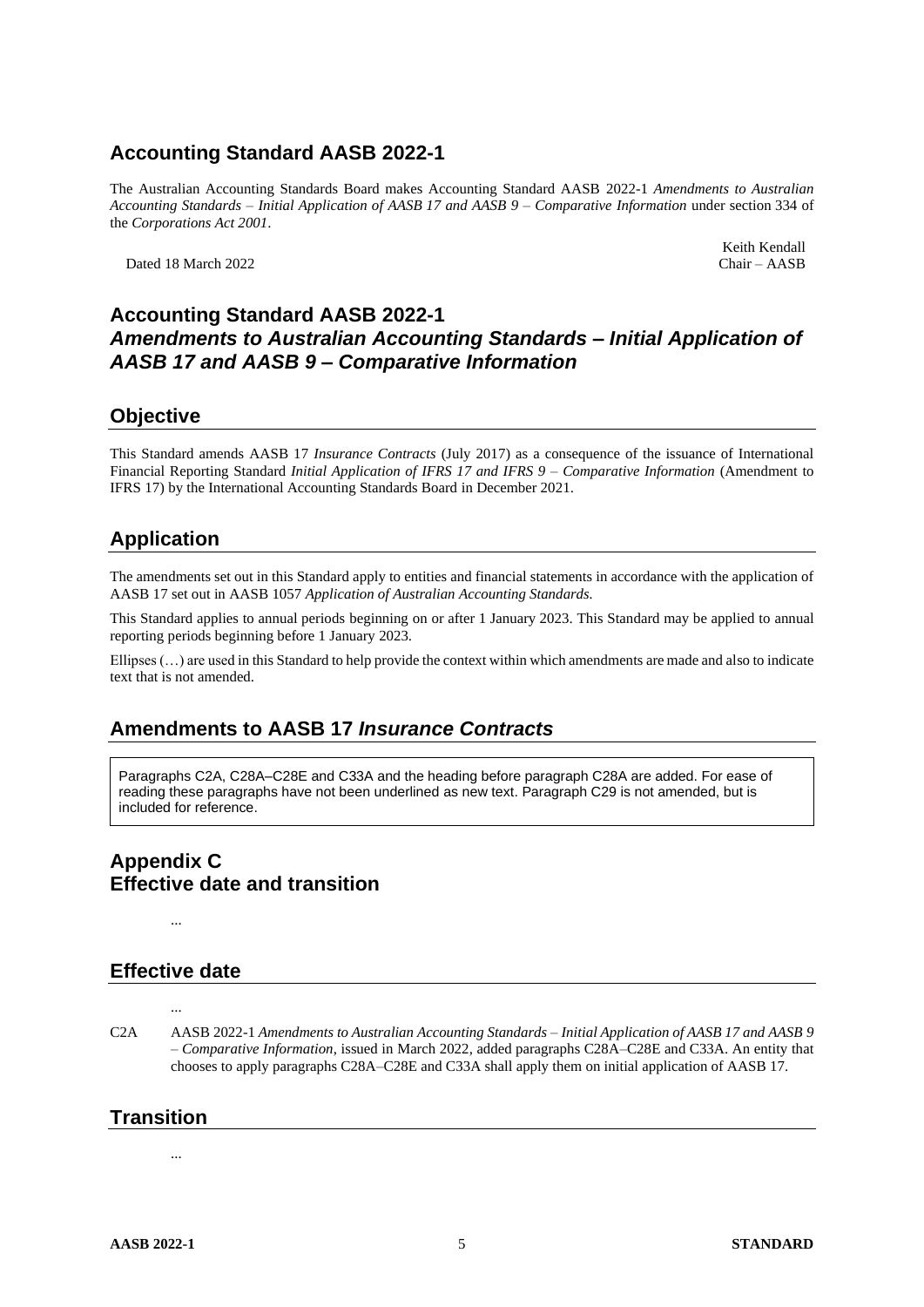## **Comparative information**

...

#### **Entities that first apply AASB 17 and AASB 9 at the same time**

- C28A An entity that first applies AASB 17 and AASB 9 at the same time is permitted to apply paragraphs C28B– C28E (classification overlay) for the purpose of presenting comparative information about a financial asset if the comparative information for that financial asset has not been restated for AASB 9. Comparative information for a financial asset will not be restated for AASB 9 if either the entity chooses not to restate prior periods (see paragraph 7.2.15 of AASB 9), or the entity restates prior periods but the financial asset has been derecognised during those prior periods (see paragraph 7.2.1 of AASB 9).
- C28B An entity applying the classification overlay to a financial asset shall present comparative information as if the classification and measurement requirements of AASB 9 had been applied to that financial asset. The entity shall use reasonable and supportable information available at the transition date (see paragraph C2(b)) to determine how the entity expects the financial asset would be classified and measured on initial application of AASB 9 (for example, an entity might use preliminary assessments performed to prepare for the initial application of AASB 9).
- C28C In applying the classification overlay to a financial asset, an entity is not required to apply the impairment requirements in Section 5.5 of AASB 9. If, based on the classification determined applying paragraph C28B, the financial asset would be subject to the impairment requirements in Section 5.5 of AASB 9 but the entity does not apply those requirements in applying the classification overlay, the entity shall continue to present any amount recognised in respect of impairment in the prior period in accordance with AASB 139 *Financial Instruments: Recognition and Measurement*. Otherwise, any such amounts shall be reversed.
- C28D Any difference between the previous carrying amount of a financial asset and the carrying amount at the transition date that results from applying paragraphs C28B–C28C shall be recognised in opening retained earnings (or other component of equity, as appropriate) at the transition date.
- C28E An entity that applies paragraphs C28B–C28D shall:
	- (a) disclose qualitative information that enables users of financial statements to understand:
		- (i) the extent to which the classification overlay has been applied (for example, whether it has been applied to all financial assets derecognised in the comparative period);
		- (ii) whether and to what extent the impairment requirements in Section 5.5 of AASB 9 have been applied (see paragraph C28C);
	- (b) only apply those paragraphs to comparative information for reporting periods between the transition date to AASB 17 and the date of initial application of AASB 17 (see paragraphs C2 and C25); and
	- (c) at the date of initial application of AASB 9, apply the transition requirements in AASB 9 (see Section 7.2 of AASB 9).

#### **Redesignation of financial assets**

- C29 At the date of initial application of AASB 17, an entity that had applied AASB 9 to annual reporting periods before the initial application of AASB 17:
	- (a) may reassess whether an eligible financial asset meets the condition in paragraph 4.1.2(a) or paragraph 4.1.2A(a) of AASB 9. A financial asset is eligible only if the financial asset is not held in respect of an activity that is unconnected with contracts within the scope of AASB 17. Examples of financial assets that would not be eligible for reassessment are financial assets held in respect of banking activities or financial assets held in funds relating to investment contracts that are outside the scope of AASB 17.
	- (b) shall revoke its previous designation of a financial asset as measured at fair value through profit or loss if the condition in paragraph 4.1.5 of AASB 9 is no longer met because of the application of AASB 17.
	- (c) may designate a financial asset as measured at fair value through profit or loss if the condition in paragraph 4.1.5 of AASB 9 is met.
	- (d) may designate an investment in an equity instrument as at fair value through other comprehensive income applying paragraph 5.7.5 of AASB 9.